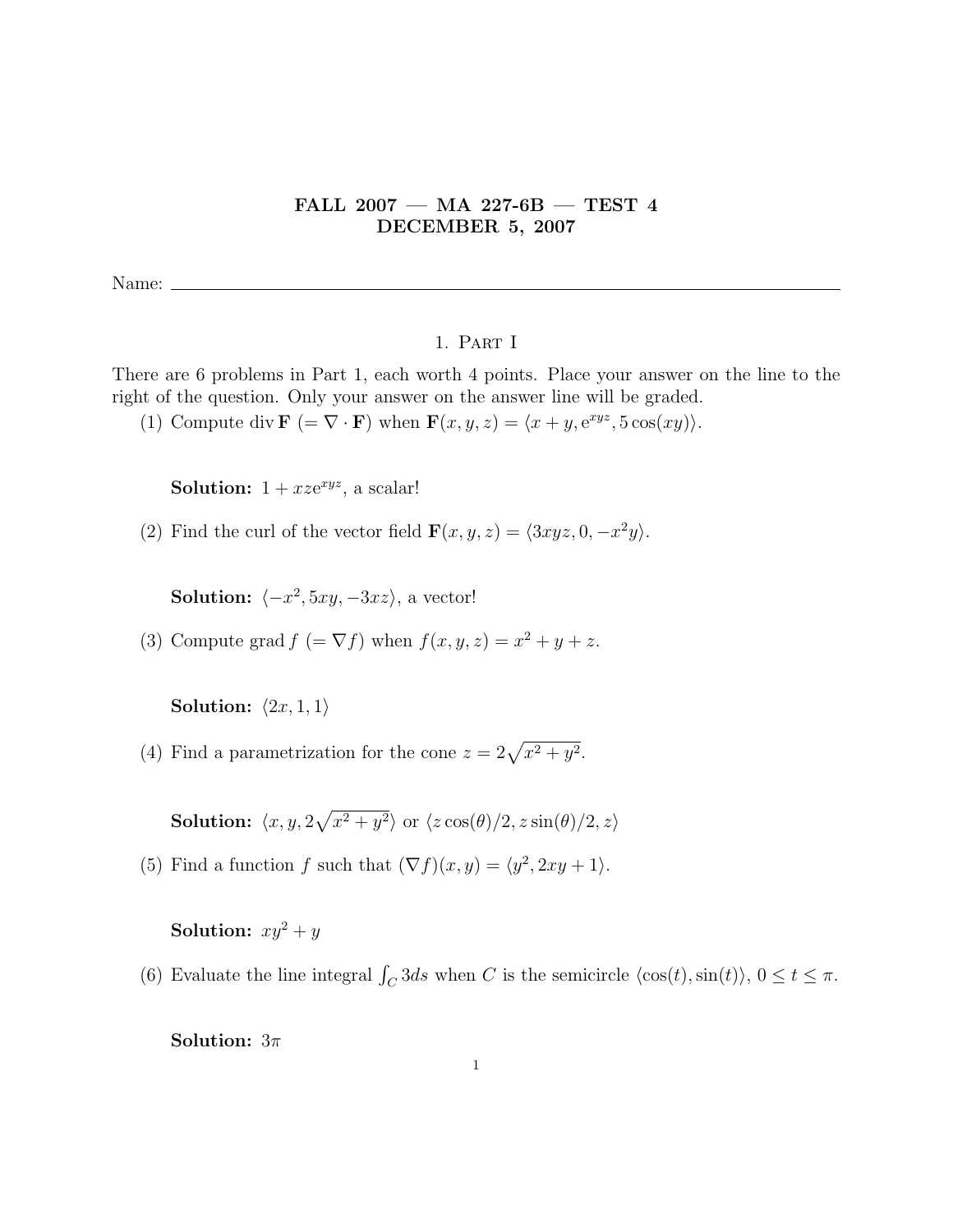### 2. Part II

There are 3 problems in Part 2, each worth 12 points. On Part 2 problems partial credit is awarded where appropriate. Your solution must include enough detail to justify any conclusions you reach in answering the question.

(1) Let C be the boundary of the unit square (with vertices at  $(0,0)$ ,  $(1,0)$ ,  $(1,1)$ , and (0, 1)) oriented counterclockwise. Evaluate

$$
\int_C (2y\,dx + (x^2 - x)\,dy)
$$

by two methods: directly as a line integral and using Green's Theorem.

#### Solution:

1. Using Green's theorem:  $Q_x - P_y = 2x - 1 - 2 = 2x - 3$  needs to be integrated over the unit square, i.e.,  $\int_0^1 \int_0^1 (2x - 3) dy dx = -2.$ 2. Directly:

There are four pieces which make up the curve C: On the vertical ones  $x^2 - x = 0$ and  $x'(t) = 0$ . These contribute nothing to the integral. On the bottom one  $y = 0$ and  $y'(t) = 0$ . It also contributes nothing. On the top one  $x(t) = 1 - t$ ,  $y(t) = 1$  so that we get  $\int_0^1 2(-dt) = -2$ .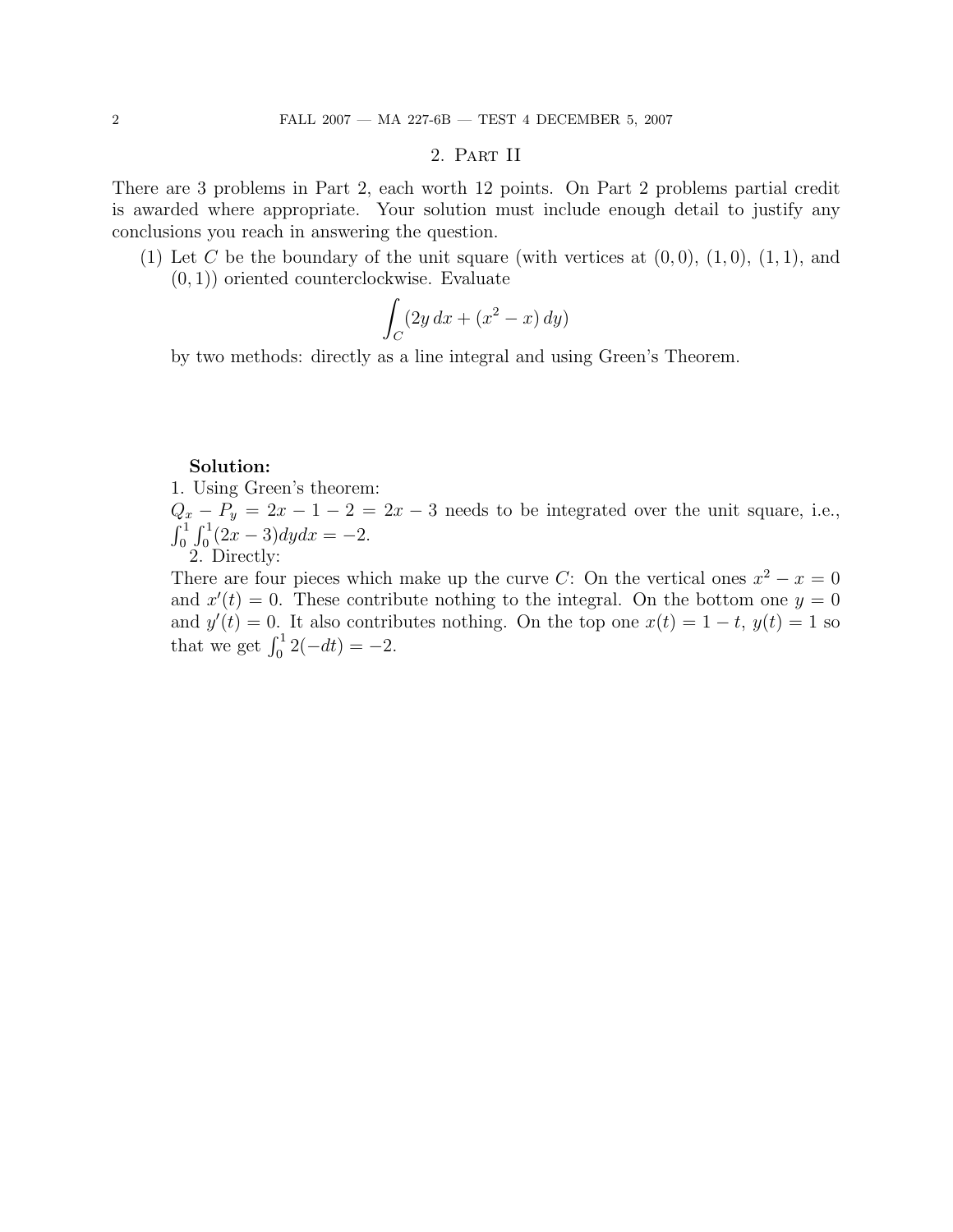FALL 2007 — MA 227-6B — TEST 4 DECEMBER 5, 2007 3

(2) Find the work done by the force field  $\mathbf{F} = 3x \mathbf{i} + (y+9) \mathbf{j}$  on a particle that moves along a line segment from the point  $(-1, 2)$  to the point  $(2, 3)$ .

#### First Solution:

Work is the given by the line integral  $\int_C \mathbf{F} \cdot d\mathbf{r}$ .

 $\mathbf{r}(t) = \langle 3t - 1, t + 2 \rangle$  where  $0 \le t \le 1$ . Therefore  $\mathbf{r}'(t) = \langle 3, 1 \rangle$ .  $\mathbf{F}(x, y) = \langle 3x, y + 9 \rangle, \, \mathbf{F}(\mathbf{r}(t)) = \langle 9t - 3, t + 11 \rangle, \, \mathbf{F}(\mathbf{r}(t)) \cdot \mathbf{r}'(t) = 27t - 9 + t + 11 = 0$  $28t + 2$ .  $\int_C \mathbf{F} \cdot d\mathbf{r} = \int_0^1 (28t + 2) dt = 16.$ 

#### Second Solution:

F is conservative with potential  $f(x, y) = 3x^2/2 + y^2/2 + 9y$ . The line integral equals then  $f(2, 3) - f(-1, 2) = 16$ .